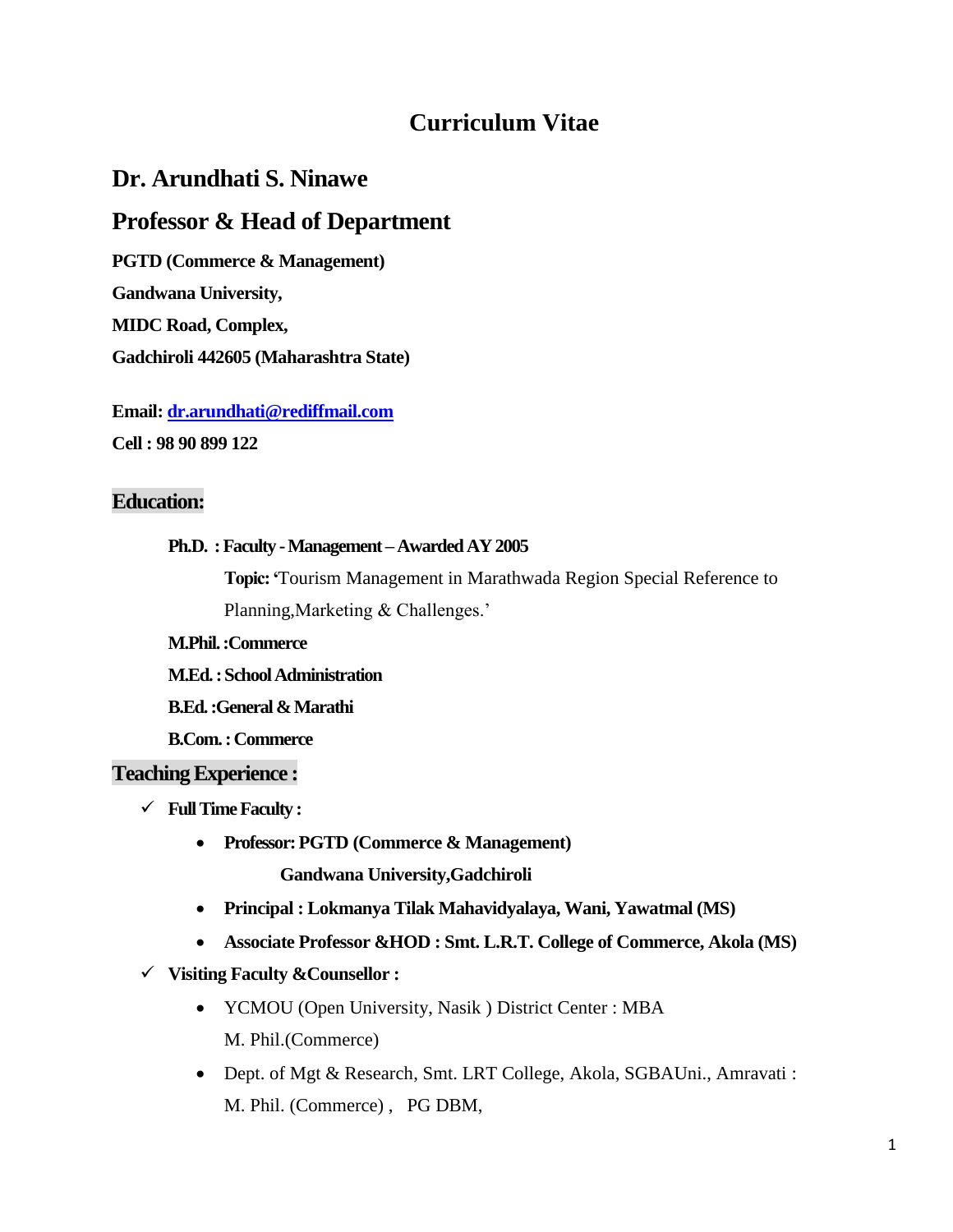#### PGMIRPM, PGDFM,

#### PGDMM,PGD.Tax

 Dept. Career Oriented UGC Program: Smt. LRT College, Akola, SGBAUni., Amravati Certificate, Diploma & Advanced Diploma: Tourism Mgt. & Event Mgt.

# **Research Projects :UGC Granted Research**Projects : **03**

i) Minor Research Project :Academic Year 2005 (Rs. 14,000/-)

ii) Major Research Project :Academic Year 2011 (Rs.6,27,300/- )

iii) Major Research Project :Academic Year 2018 ( Rs.7,51,400/-)

#### **Research Experience :**

1) **Ph. D.** in Faculty of Management -'Tourism Management in Marathwada Region Special Reference to Planning,Marketing& Challenges.'

#### **2) Ph. D. Guide (Supervisor )**:

- i) SGBA University, Amravati
- ii) NM University, Jalgaon
- 3) **Guide (Supervisor )**: M. Phil. SGBA Uni., M. Phil. & MBA, YCMOU, Nasik

#### **4) Research Guidance** :

- 1. **Ph.D.** :i) Awarded : **05**
	- ii) Registered: **04**

iii) Submitted Ph.D. Thesis :**01**

**2. M. Phil** : Awarded M. Phil. : **12**

Appeared :**04**

#### **Research Paper Presentation : 68**

International Journals : 11

National Journal : 04

Joint Research Paper in International Journals: 04

Joint Research Paper in National Journals: 05

International Conferences: 02

National Conferences: 23

Joint Presentation at International Conferences: 02

Joint Presentation at National Conferences: 03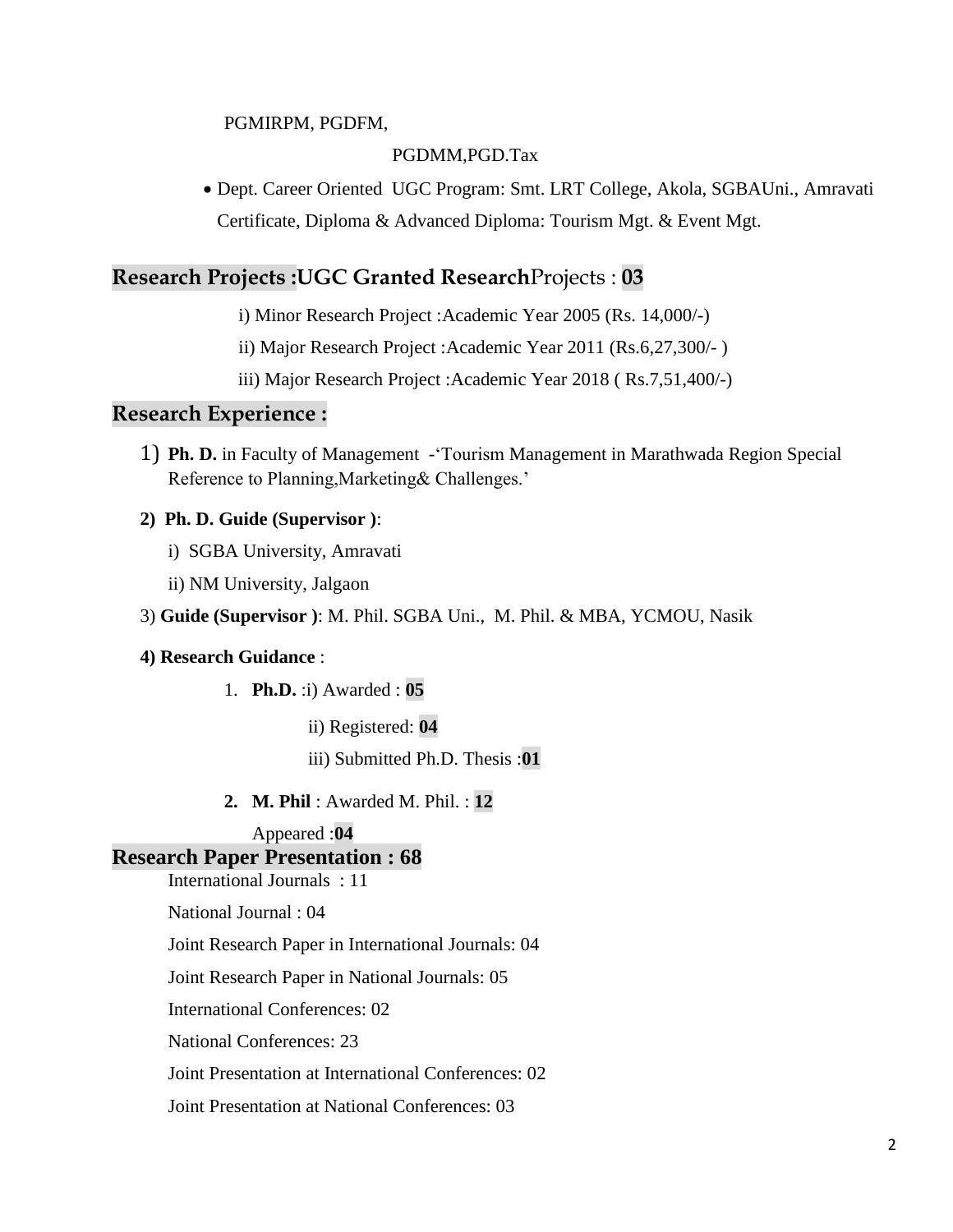State & University level Conferences : 06

Magazine & Newspaper articles : 08

# **Books Publications:04**

- i) **Consumer Behaviour : Author** Year of Publication 2011
- ii) **Perspectives of Cooperative Management**: Co-author Year of Publication 2013
- iii) **Service Sector in India** : Editor Year of Publication 2014
- iv) **Essentials of Business Communication** : Co-author Year of Publication 2016.

## **Academic and Administrative Experience & Contributions on Statutory Authorities:**

- **1. Member -Board of Studies(BOS): Commerce-RTM Nagpur Uni.July 2018 -till Date**
- **2. Member Of Board of Studies(BOS): Commerce-NM Jalgaon Uni. April 2018 -till Date**
- **3. Member- Board of Studies(BOS) 2012-17** : Accounts & Statistic, SGBAU, Amravati
- **4. Coordinator** UGC Granted One day **National Conference** held on  $27<sup>th</sup>$  January 2014.
- **5.** University**Subject Expert and Vice-Chancellor's Nominee**for Lecturers' selection for various colleges of SGBA University.
- **6.** Member :**Local Enquiry Committee** for affiliation to various colleges of SGBA University
- **7.** Member : Syllabus Framing Committee of M .Com. course, SGBA University
- **8.** Expert: Group Discussion and Personal Interview:MBAAdmission Panel( Directorate of Technical Education -MBA Dept. SGBAU, Amravati)
- **9. HOD (Accounts & Statistic)**, Smt. L.R.T. College of Commerce, Akola
- **10.** Coordinator : Dept. of Career Oriented U.G.C. Programme
- **11.** Coordinator: Dept. of Management Studies & Research
- **12. LMC Member :(Staff Representative)**Smt. L.R.T College, Akola.
- **13.** Coordinator :Information Brochure Committee 'A Journey Towards Excellence…..' of Smt.
- L.R. T. College of Commerce, Akola of Golden Jubilee Year (2015) of the college.
- **14.** Editor : Annual Magazine of COC Dept. 'e-Vision'
- **15.** Editor: Conference Proceeding 'Service Sector in India' ISBN No.
- **16.** Member : Academic Dairy Committee: Gondwana University, Gadchiloli
- **17.** Chairman: Event Management -Indradhanusha 2019, Maharashtra State Inter University Cultural Youth FestivalGondwana University, Gadchiloli
- 18. Member : Minor Research Project Proposal Security Committee, Gondwana Uni, Gadchiloli
- **19. Contributed as Member :**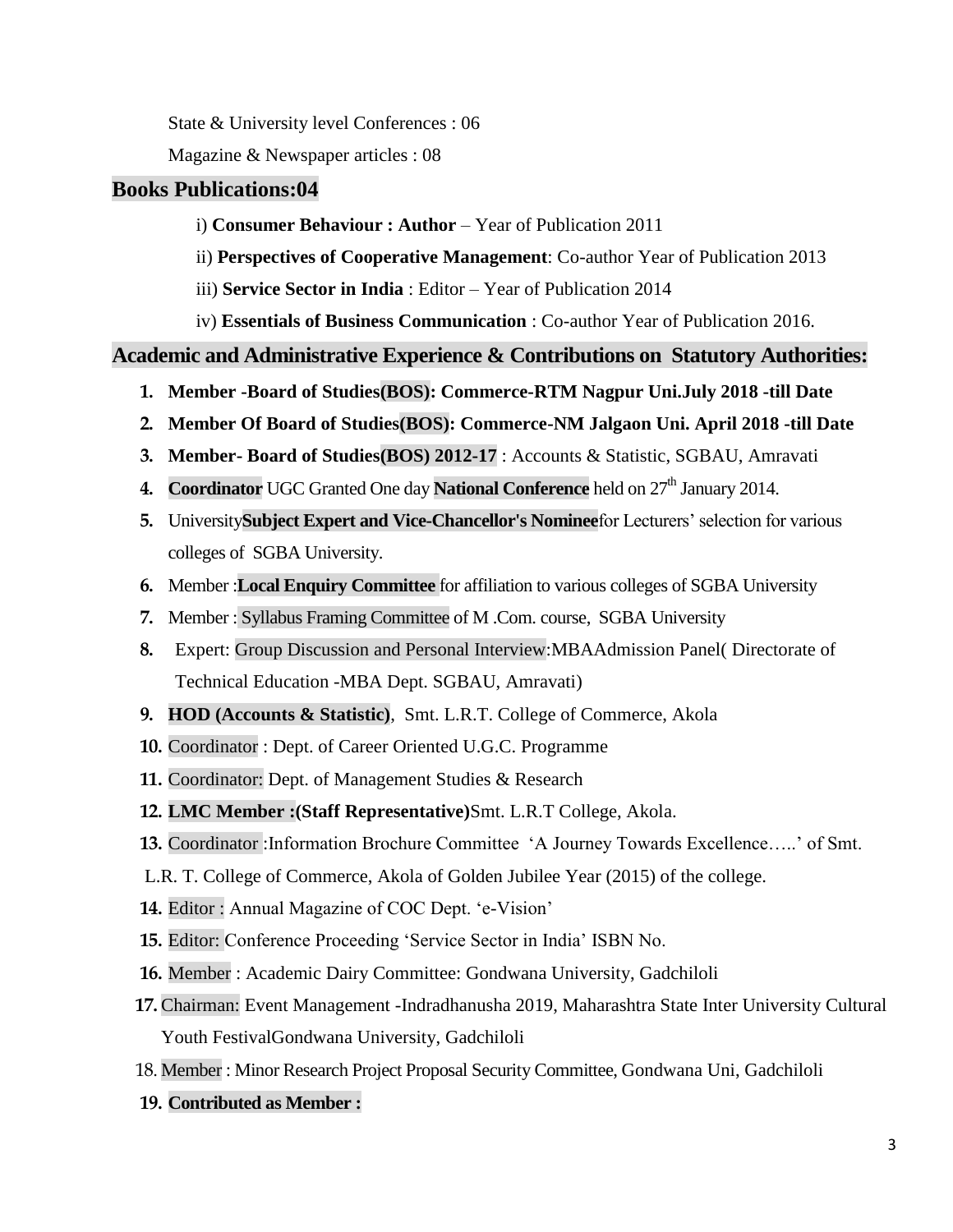Subject Expert Committee : SGBAU, Amravati -PG Commerce, Mgtt, M. Phil. Commerce Syllabus Framing Sub-committee : M.Com. :Subjects E-Commerce , Research Methodology Coordinator & Member of Various Committees formed at time at college level like LMC – Staff representative, Project Committee, Women Grievances Redrasal Cell, Library Committee, Purchase Committee, Admission Committee, Examination Committee, Industrial Linkage Committee, College Magazine Committee, Gathering Committee, Documentation Committee, Member IQAC, Head Teaching, Learning & Evaluation Quality Circle, etc.

## **Invited as Key Speaker & Adjudge :at Conference & Workshop:**

- Key –note Speaker : National Level Conference Sitabai Arts College, Akola
- Guest lecture : National level Summer School (Refresher Course), Dr. PKVD, Akola
- Adjudge : National Level Poster Presentation Competition , Dr. PKVD, Akola
- Judge : University Level Paper & Poster Presentation Competition, Shri. Shivaji College, Akola
- Adjudge: 'Avishkar' University Level Paper & Poster Presentation Competition, Shri. Shivaji College, Akola

#### **Membership of Professional Associations:**

- $\triangleright$  Life Member of Accounting Association
- Member of Indian Commerce Association.

## **Skills Set:**

#### **Research:**

- $\triangleright$  Guidelines for M.Com. Sem. IV : Subject : Project Report & Viva-voce were accepted By Management Council of SGBAU, Amravati in Toto.  $30<sup>th</sup>$  Jan 2014 (Book 1-2014 A-9817 – Appendix-A) & included in Syllabus of M.Com.
- $\triangleright$  Provided technical advice and guidance in research including preparing Dissertation and minor research proposals, making statistical analyses, and Interpreting research outputs to several postgraduate and research students.

#### **Technical:**

- $\triangleright$  Designed and executed the IT based classroom teaching for PG Students
- $\triangleright$  Ability to understand, acquire and apply principles, theories and methods of study in the field of Commerce and Management
- $\triangleright$  Excellent capacity in curriculum planning and organizing academic and research activities